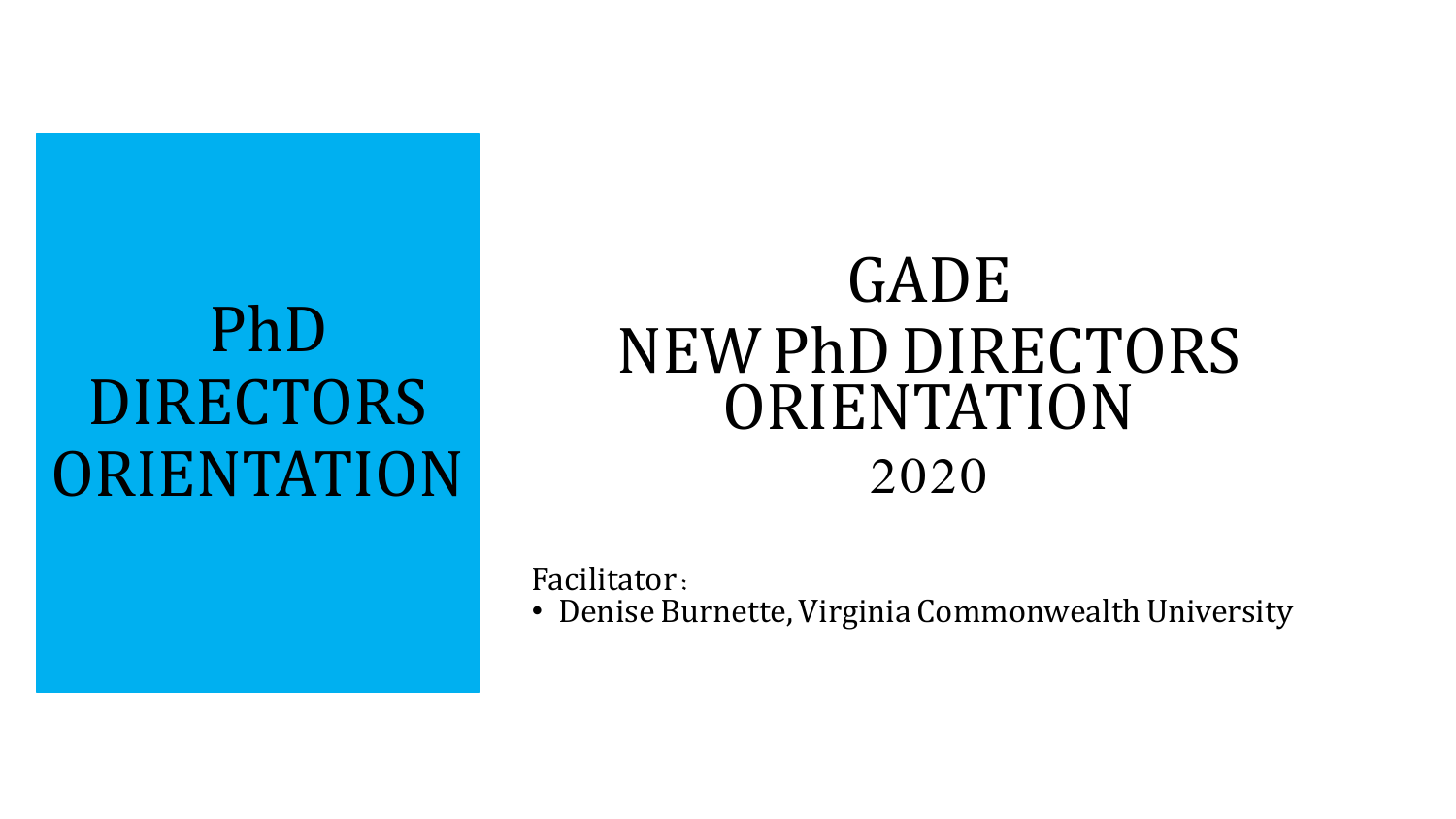## Domains of DIRECTORSHIP

- 1. Structural, technical, institutional (running the program)
- 2. Cognitive and intellectual (setting/ maintaining rigorous standards)
- 3. Emotional and interpersonal fostering growth and development of all students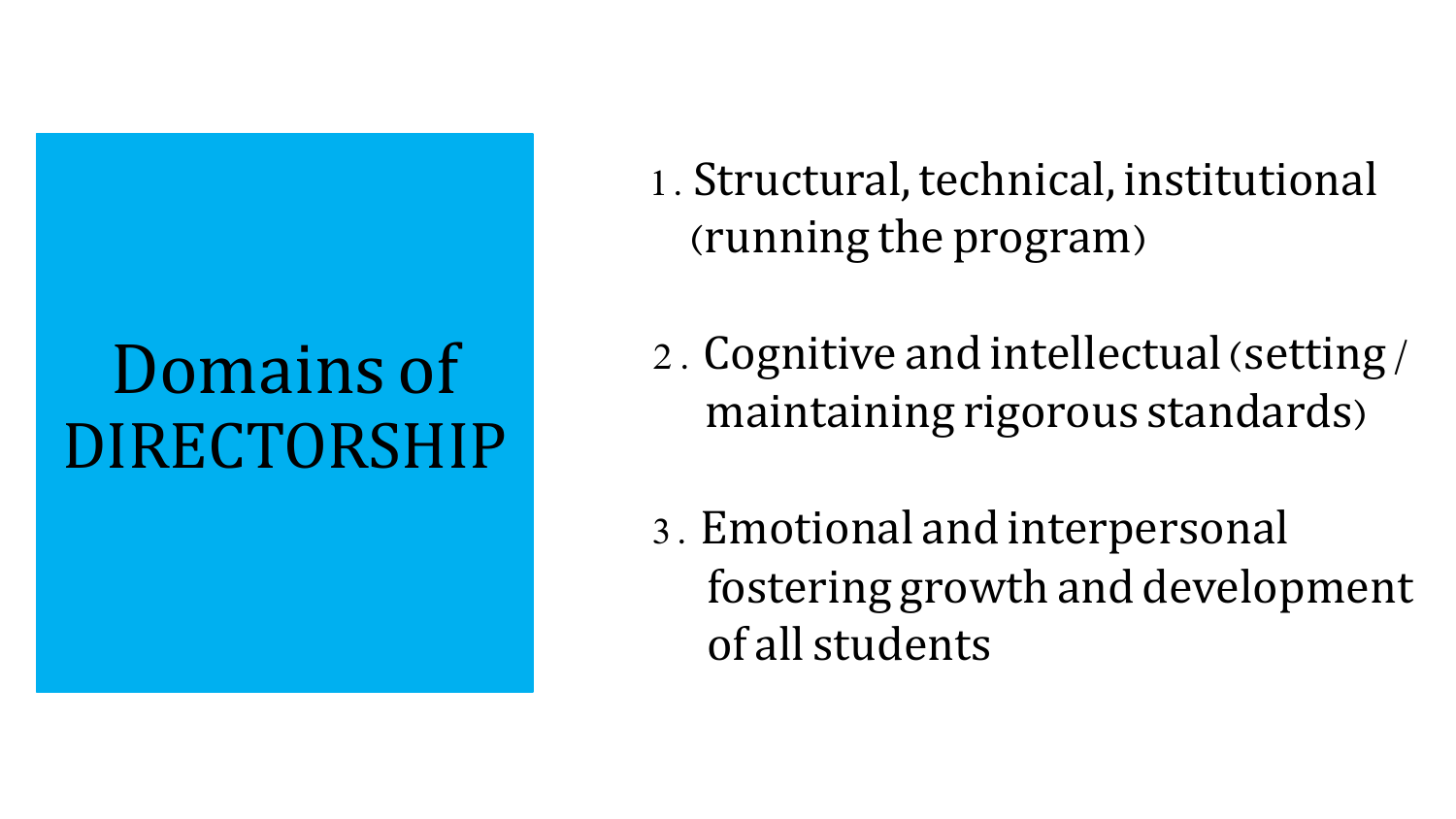## Recruitment and Admissions

- Processes: transparent and fair to all
- Recruitment:
	- Professional organizations; MSW (and even Bachelors) program(s); alumni
	- Scope / reach : regional, national; international
	- Diversity (across social spectrums, strata and life experience)
		- Holistic Admissions (Council on Graduate Schools)
- Size of Cohorts / overall program (capacity and preference)
- Availability of faculty mentorship
- Admissions criteria (GRE?)
- Handling admissions and waitlist (April 15<sup>th</sup>) agreement)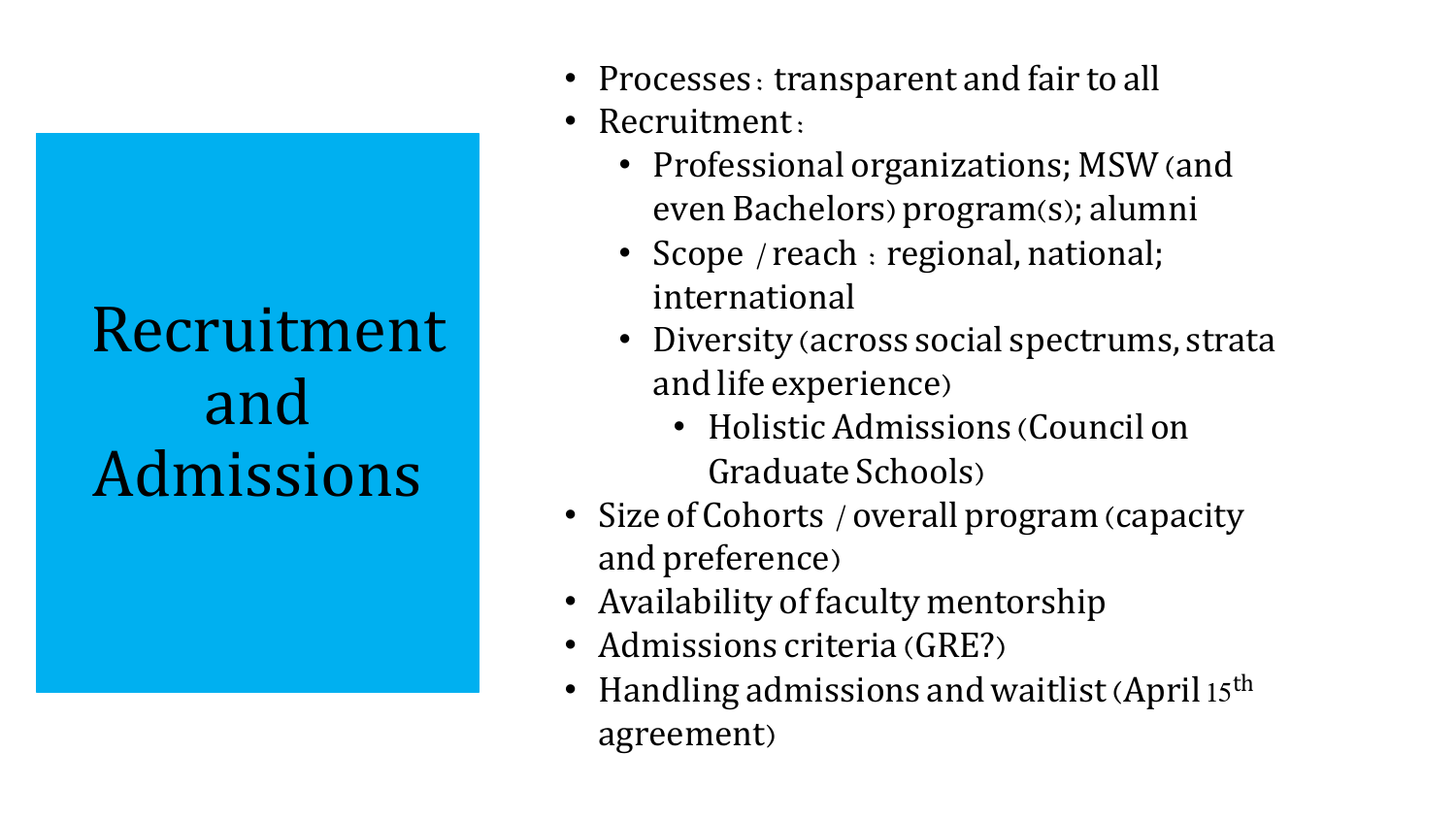## Curriculum Planning and Management

- It is ongoing
- Areas of general knowledge / skills
- Areas of specialized knowledge / skills
- Areas of faculty expertise
- Comprehensive program review every 7 years or so

…but update along the way

• Use your doctoral program committee, GADE guidelines (currently under revision); Graduate School policies and resources; course evaluations; mentors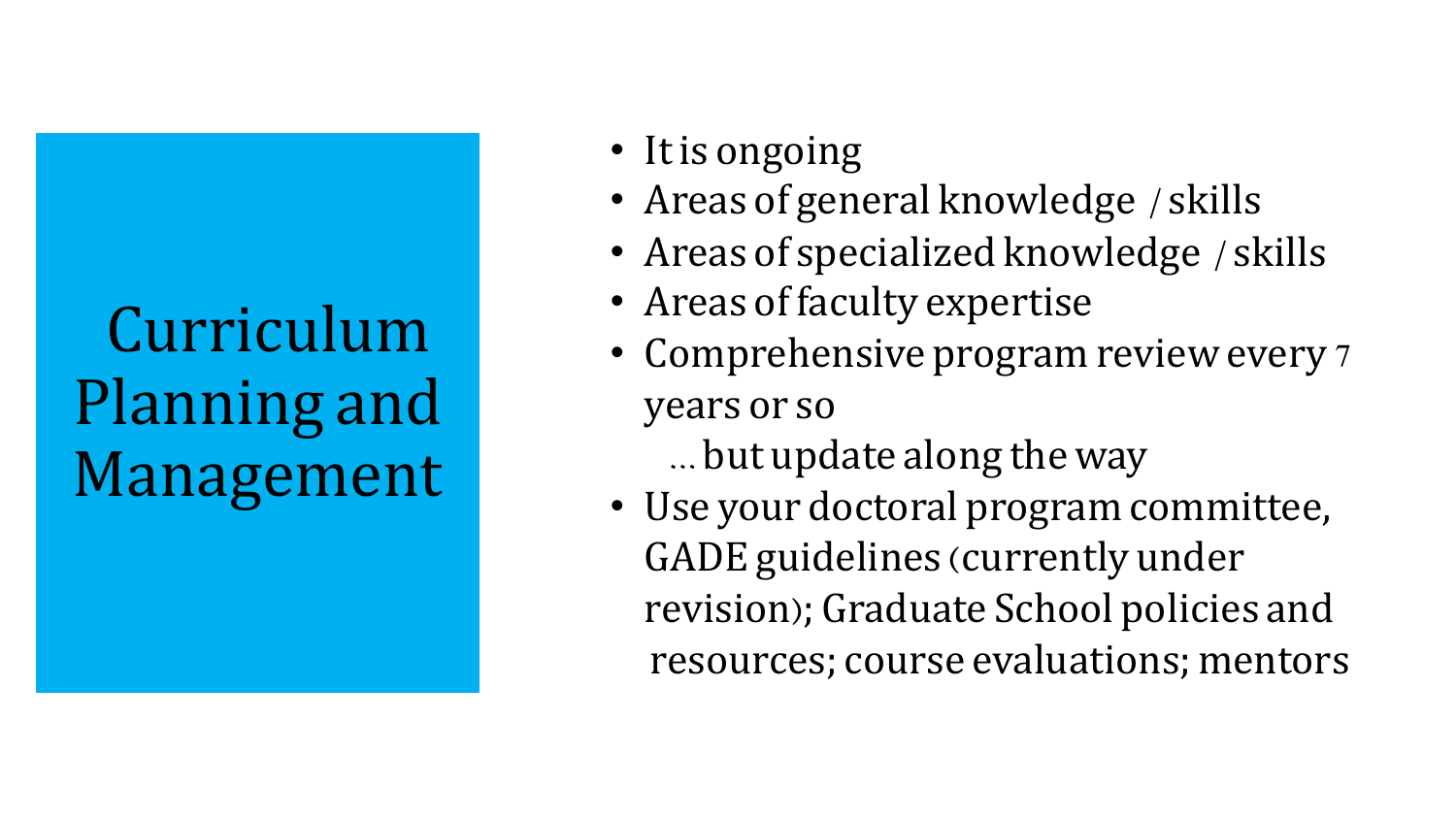# Student Milestones

- Examinations
	- Content
	- Structure/format
	- Timing
- Dissertations
	- Rigor
	- Format options
	- Resources
	- Timelines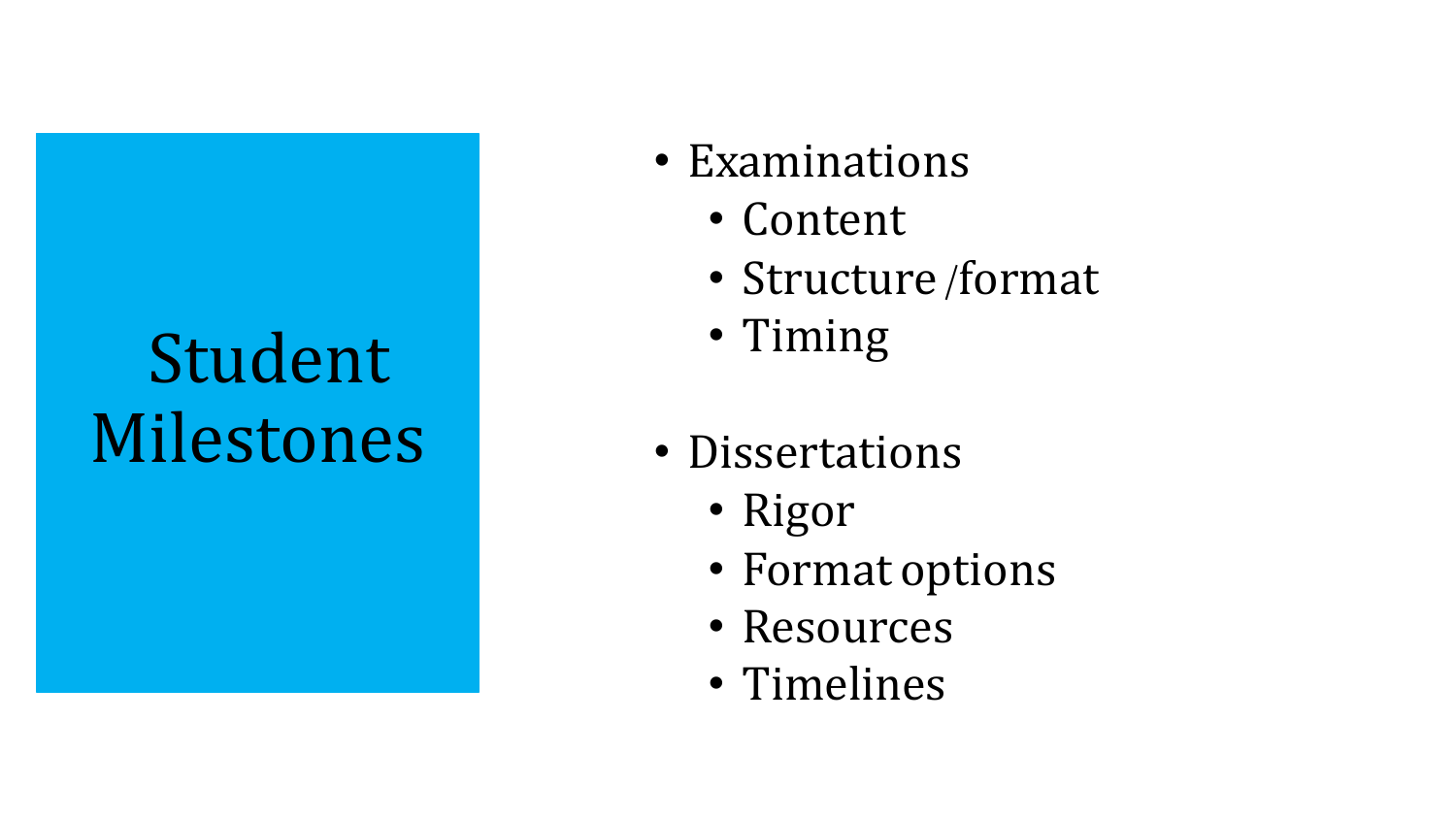## JOB MARKET PREPARATION

- Programming & mechanisms
	- Professional development sessions
	- CV clinics
	- Faculty search committees

<sup>à</sup> **Exposure to skills, strategies,** & **possible selves**

- Job Club
	- Quality control
	- Moral support & collegiality
	- Critique from colleagues >  $Rejection from  
	search committee$
- Socialization as colleagues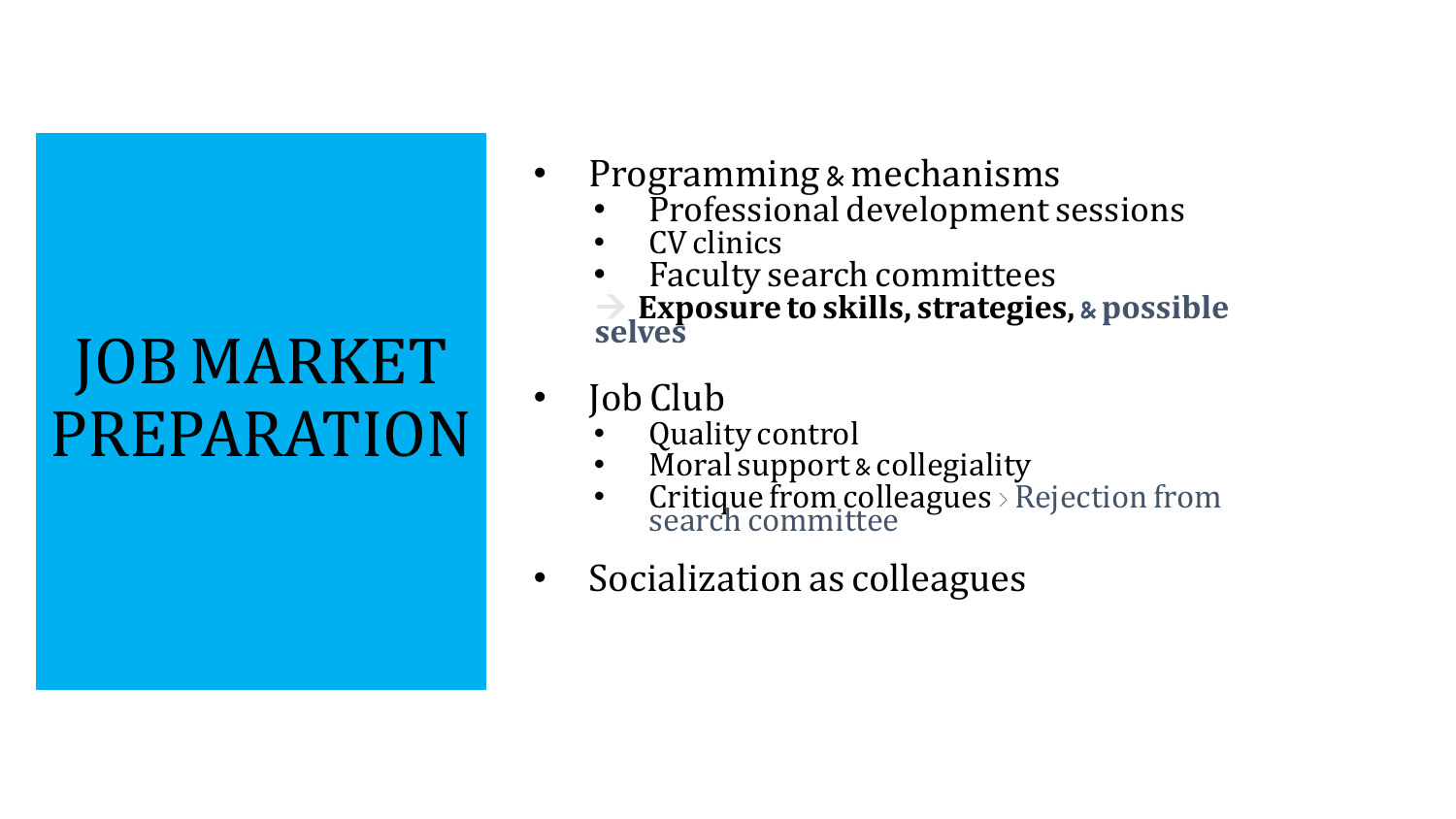## UpcomingOpportunities

### Winding Pathways to the **Tenure Track**

SSWR-GADE Job Market Webinar Series, Webinar 1 3-4:30PM ET on July 30, 2020 Registration required: go.umd.edu/webinar1





GROUP FOR THE ADVANCEMENT OF<br>DOCTORAL EDUCATION IN SOCIAL WORK

#### Making a Difference: Alternative Pathways Beyond the **Tenure Track**

SSWR-GADE Job Market Webinar Series, Webinar 2 1-2:30PM ET on August 20, 2020 Registration required: go.umd.edu/webinar2





**GROUP FOR THE ADVANCEMENT OF** DOCTORAL EDUCATION IN SOCIAL WORK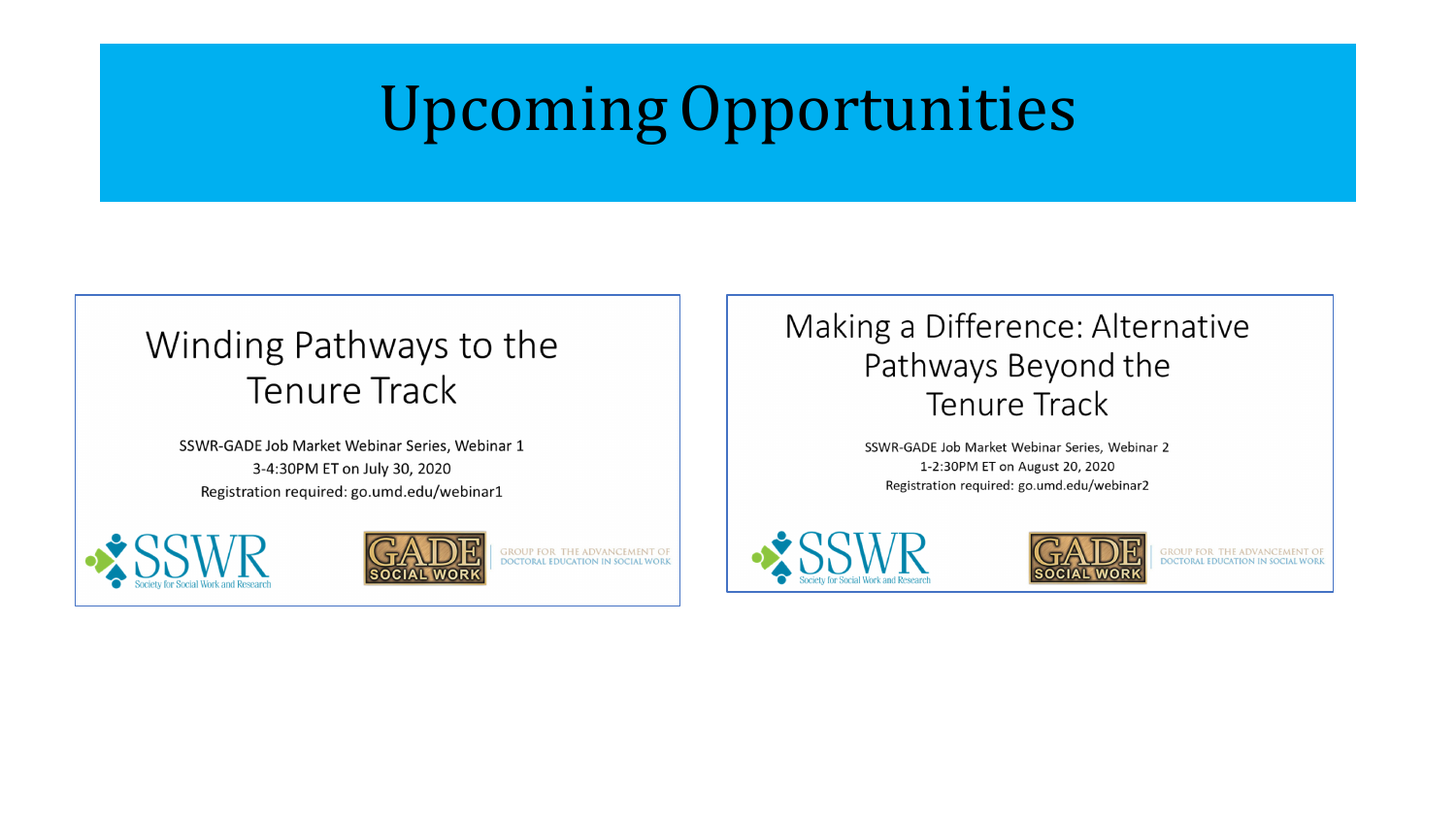ENABLING STUDENT PRODUCTIVITY external grants

- Increase familiarity with school /campus "office of research"type resources
	- Develop a relationship with them
	- Introduce them to your students
	- Archives of funded grants
- Have faculty help youwatch for student grant RFPs
- Model a "culture" of grant writing
	- Faculty/student "collaborators" for idea generation,teambuilding
	- Encourage doctoral student-faculty collaboration on preparing grant applications
	- Encourage grant proposals as class assignments
- Offer a grant-writing course (required or elective) or encourage students to take one elsewhere on campus